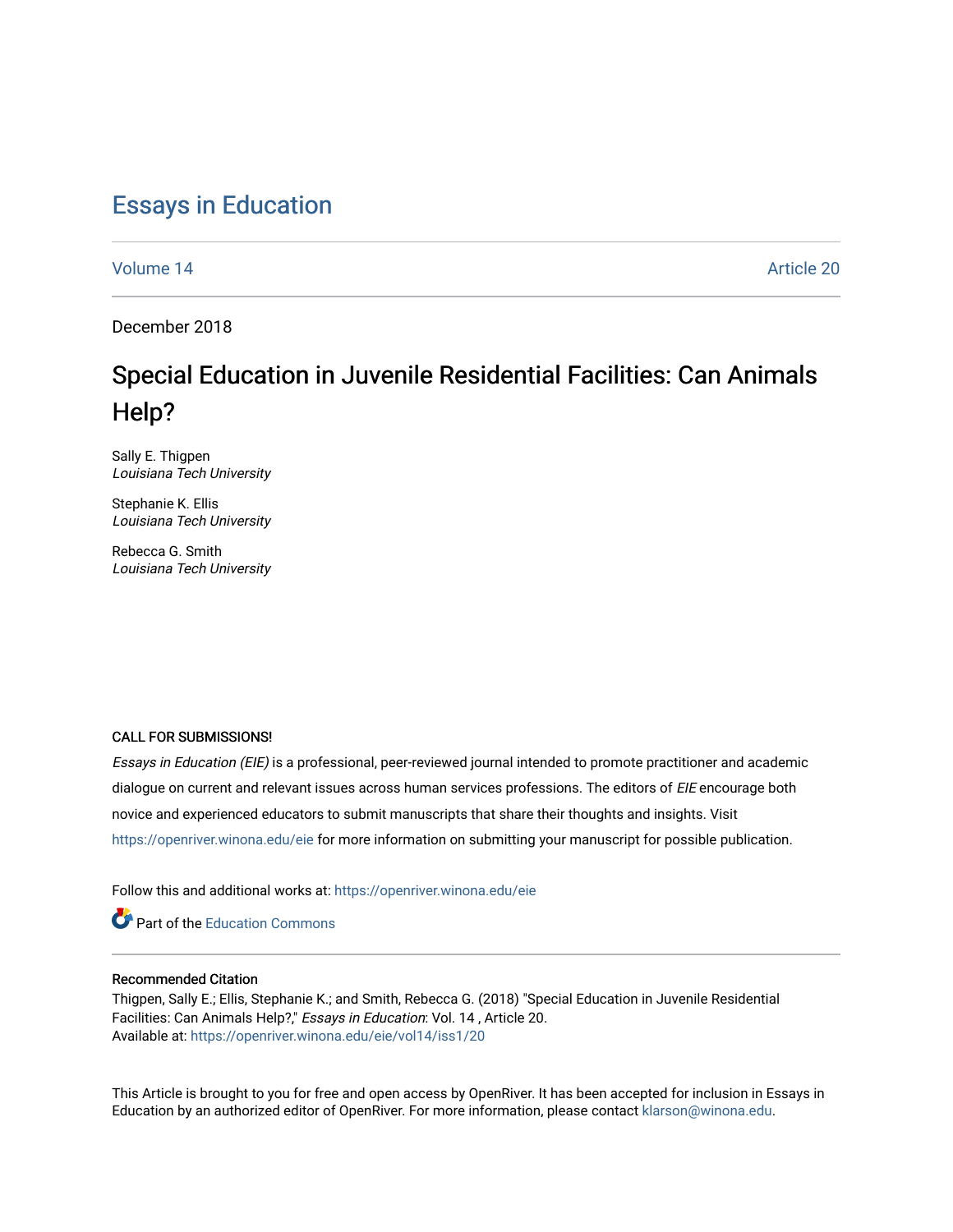### **Special Education in Juvenile Residential Facilities: Can Animals Help?**

**Sally E. Thigpen Stephanie K. Ellis Rebecca G. Smith**

Louisiana Tech University

#### **Abstract**

Children with emotional/behavioral disorders (EBD) are arguably one of the highest at-risk groups for dropping out before graduating high school. They are the group of students with disabilities who are most likely to be educated in residential facilities. Residential facilities such as Green Chimneys have incorporated animals into the treatment milieu with success. Animals have been used in various settings to improve the quality of life as well as the emotional and physical needs of people served by these facilities. This article describes the requirements for using animals in residential treatment, the limitations of such programs, and the research findings for the use of animal-assisted therapy or activities (AAT/AAA). Using Gardner's (1999) iteration of his theory of multiple intelligence, the authors proposed an understanding of how these treatments might be improve the intelligence of a child with EBD. Requirements for effective treatment of special needs children were discussed.

#### **Introduction**

Students with disabilities requiring special education comprise more than 12% of all students in public schools. Of those, less than 1% are in residential facilities. However, of those students with emotional and behavioral disorders (EBD), between 3% and 4% are in residential facilities (National Center for Education Statistics, 2005). Many of these children with EBD are placed in residential settings because they are foster children with unsuccessful placements in foster homes, have been incorrigible in their biological homes, or have committed minor legal offenses. These children have often had negative experiences in school prior to being sent to live in a residential facility. They are arguably one of the highest at-risk groups for dropping out before graduating high school. Their EBD define them as special education students, even before other exceptionalities are considered.

The experience of being placed out of their homes and being separated from whatever family and friends they have is likely to be an emotionally traumatic event for children in residential treatment, even for those who describe themselves as immune from trauma. The milieu in their temporary home is critical to helping them have a successful placement. Green Chimneys, a residential facility in Brewster, New York, was developed as a boarding school in 1947. The founders developed their milieu based on the idea that interactions with animals and nature would be a method of making the transition to boarding school easier. Green Chimneys has evolved into a residential treatment facility, but their focus on the use of animals as a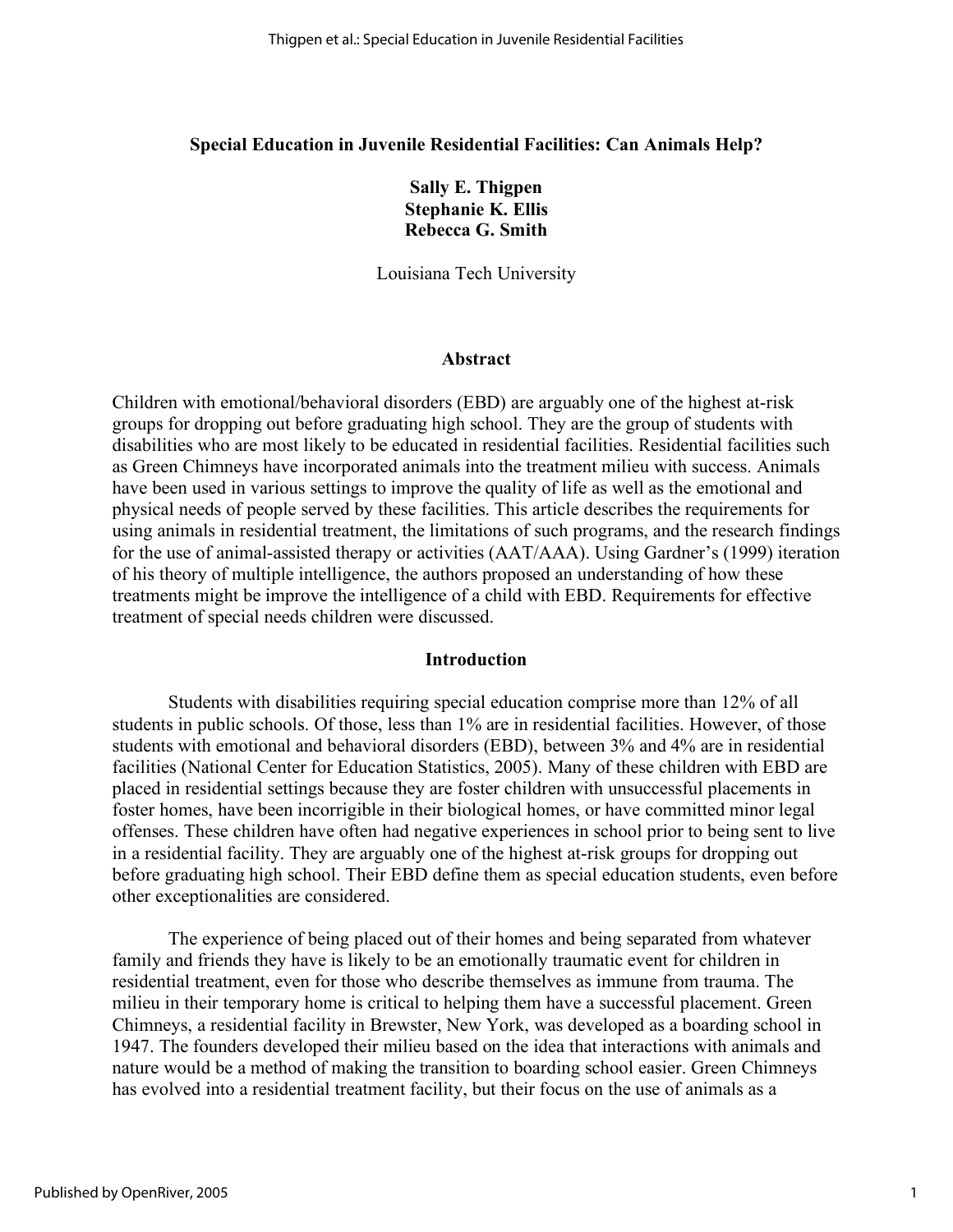therapeutic resource has remained. By incorporating animals into every aspect of their program, they find that their residents are influenced in positive ways to deal with the issues that brought them into the facility. In addition to providing a supportive milieu, Green Chimneys incorporates animals in several aspects of the resident's life, including: (1) using animals as assistants to therapy, (2) creating opportunities for the residents to become responsible for the animals' care, (3) using animal care topics for traditional learning experiences, and (4) providing opportunities for career-focused training in various fields related to animals (Green Chimneys Children's Services, 2001).

Interactions with animals can be divided into two classifications: (1) animal assisted therapy (AAT) in which the animal is used to produce or increase the positive effects of treatment for a given person or group of people, and (2) animal assisted activities (AAA) in which the animal acts as a social lubricant or distraction for a target group, with expectations of positive results but without specific therapeutic purpose. Animals have sometimes been used in both ways with the same target population. AAA usually involves volunteers who share their pets with others. AAT is used by professionals who either use animals that they control or others control as a part of a specific treatment (Fine, 2000). Green Chimneys exemplifies a residential facility that successfully uses both AAA and AAT.

The Purdy Treatment Center provides prison inmates with classroom instruction and hands-on training in employment opportunities in dog-related fields: breeding, obedience training, grooming, and specialized training of dogs for the disabled (Catanzaro, 2003b) and reports the training has success on the psychological well-being of the prisoners and staff as well as having rehabilitation success after release. Other prisons have similar programs designed with other animals as the focus (Granger & Kogan, 2000; see www.csc-scc.gc.ca for a list of programs in correctional facilities that have animal-based programs). Although prisons are not directly equivalent to residential treatment facilities for juveniles, successful programs in prison facilities point to a positive technique that should be considered when working with a younger, although perhaps equally troubled population.

Animal-human interaction in the service of promoting wellness is not a new concept. The York Retreat in England used animals as a therapeutic tool in 1792 (Davis, 1988; Catanzaro, 2003c; McConnell, 2002; McCulloch, 1983; Netting, Wilson, & New, 1987). Florence Nightingale suggested using pets for patients with confining and long-term illnesses (Beck & Katcher, 2003; David, 1988; Willis, 1997). In 1942, dogs were used as companions for servicemen in a convalescent hospital in Pawlings, New York (Davis, 1988; McCulloch, 1983; Willis, 1997). Levinson, a psychologist, found that the presence of his dog was useful in working with emotionally disturbed children (Catanzaro, 2003c; Davis, 1988; McConnell, 2002; Netting et al., 1987). Sam and Elizabeth Corson were among the first to attempt to research and evaluate pet-facilitated therapy (Catanzaro, 2003c). Konrad Lorenz wrote, "The wish to keep an animal usually arises from a general longing for a bond with nature. . . This bond is analogous with those human functions that go hand in hand with the emotions of love and friendship in the purest and noblest forms" (cited by Bustad, 1983). Animals have been used in hospital settings (Bardill & Hutchinson, 1997; Barker & Dawson, 1998; Hawley & Cates, 1998; Kale, 1992; Meyer, 1997), nursing homes (Granger & Kogan, 2000; Johnson, 2003; Berk & Blower, 2005), speech therapy services (Adams, 1997), prisons (Catanzaro, 2003b; Granger & Kogan, 2000;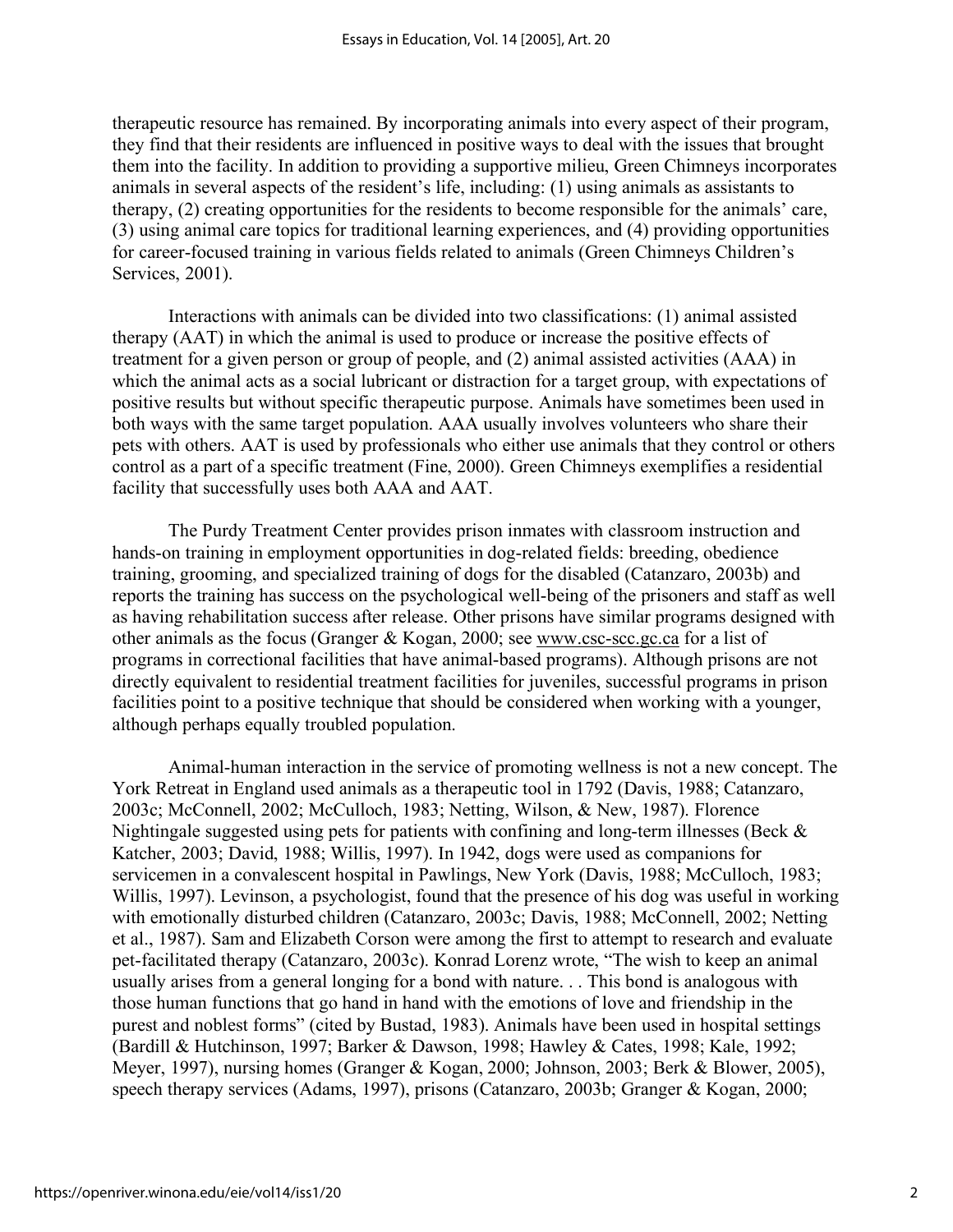Strimple, 2003) and schools (Ascione & Weber, 1996; Granger & Kogan, 2000; Nebbe, 1991) to improve the lives of the people served in these facilities.

Limond, Bradshaw, & Cormack (1997) found that using dogs with children with severe learning disabilities had a positive effect on both sustained focus and cooperative interactions. Law & Scott (1995) used AAT with autistic children and reported increased self-esteem, socialization, and development of language skills. Gonski (1985) and Ross (1992) described AAT as helping children regulate their own behavior while simultaneously developing empathy toward other living creatures.

Odendall (2000) used the term "attentionis egens" to describe the need for attention that is the prerequisite for successful social interactions among people. Those people whose attention needs are not being met for whatever reason (e.g., abuse and/or neglect, physical disabilities that deter others from interacting with them, or living in situations in which usual social interactions are gone) may either withdraw from contact or seek excessive contact. Children with EBD often display varying symptoms of Reactive Attachment Disorder (APA, 2000) and exhibit the behavior Odendall (2000) suggested: either withdrawing or developing behaviors aimed at getting excessive, negative, or inappropriate attention. Because these attention-seeking behaviors are not affiliative or mutually beneficial, they do not lead to successful social interactions. Thus the children's ability to fulfill their "attention egens" is thwarted.

Interspecies interactions may be a useful substitute for fulfilling "attention egens" needs (Odendall, 2000). By getting emotional needs met, learning to care for another living creature, and developing mutually positive interactions, the child's "attentionis egens" will be better satisfied and the symptoms of Reactive Attachment Disorder reduced. Above and beyond, however, is the hope that those children with EBD who develop positive relationships with animals can generalize their behavior to positive relationships within their species.

## **Requirements for AAT/AAA programs**

Developing an AAT/AAA program must be done with care if it is to be successful. Guidelines are available (Delta Society, 1995; Fredrickson & Howie, 2000; Green Chimeys, 2000; Hart, 2000) that speak to the importance of choosing the appropriate clients, selecting and caring for the animals, and making sure the interactions between client and animal are therapeutic and positive for both. Mallon, Ross, & Ross (2000) describe issues that are an important consideration when designing and implementing AAT/AAA programs in health or mental health organizations.

Choosing appropriate clients for animal-assisted endeavors is the first step in developing a successful program. David (1988) suggested using an assessment of each client's history with pets and other animals as a database for using animals as stress mediators. Recognition that the attributes of a particular animal are specific to people of different cultures and histories is needed (Beck & Katcher, 2003). Although pets are popularly seen as loveable in U.S. culture, other cultures see the pets we love as dirty (Davis, 1988), if not as a source of meat (Barry, 1992). Negative experiences with certain animals or fears passed down by caretakers undermine using feared animals as therapeutic assistants (Hart, 2000; Odendall, 2000). One must remember,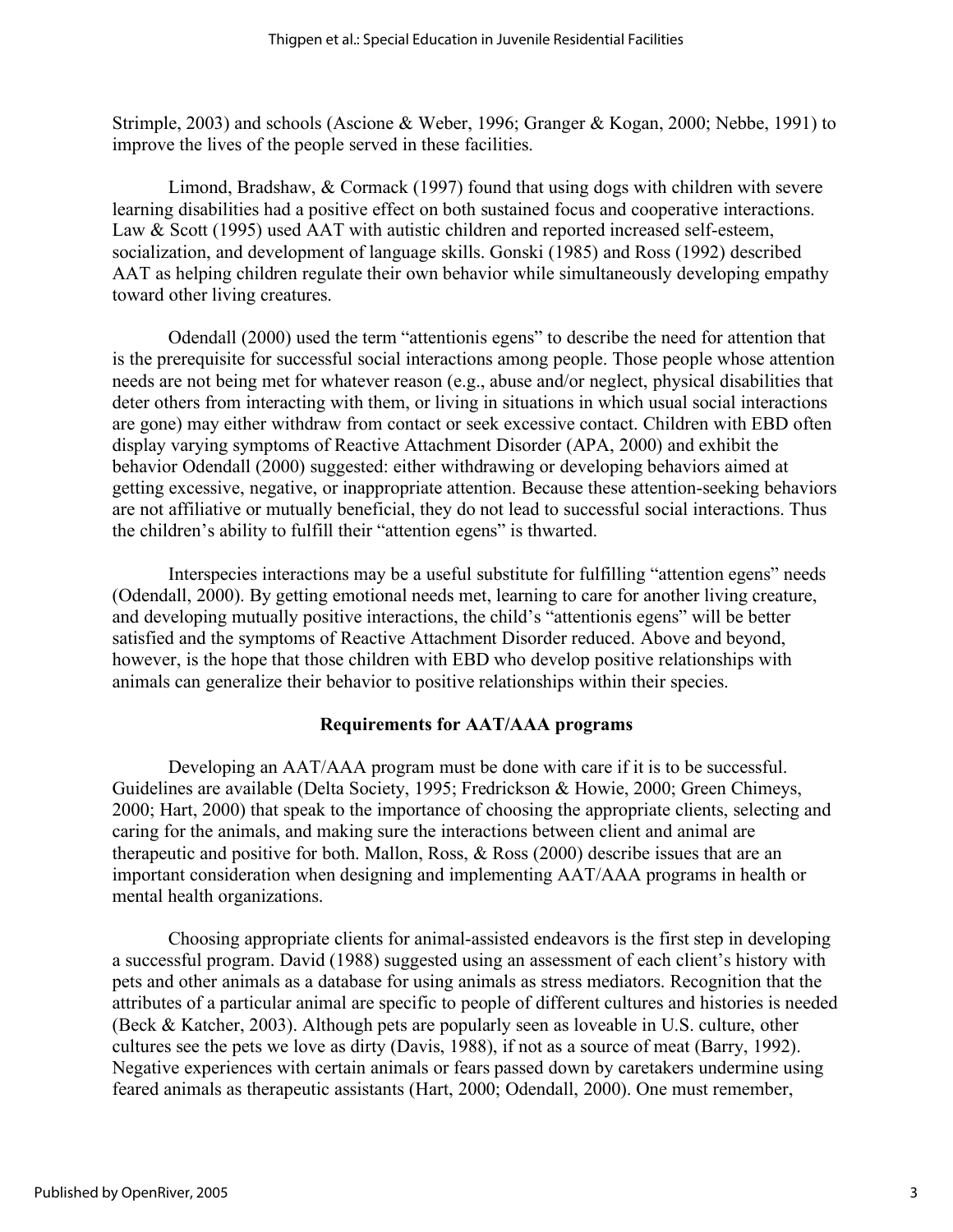however, that fear of one type of animal (e.g., dogs) does not preclude using another type of animal (e.g., cats, rabbits, birds, or fish) for therapeutic gain. Additionally, an animal that is welltrained and does not act in anticipated ways may not only provide therapeutic assistance but may produce counter-conditioning experiences that lessen clients' fears. Thus, part of an AAT/AAA program involves matching the client to an animal that can produce positive, rather than negative emotions and deselecting clients for whom AAT/AAA would be counterproductive.

Odendall (2000) believes that animals can be successfully used with people who are disenfranchised, but acknowledged that companion animals were not a panacea for all disenfranchised people. Some clients may find their need for attention fulfilled by means other than interspecies. Some people do not seem to respond positively to animals (Arnold, 1995; Lego, Knight & Connell, 1983; Miller & Lago, 1990; Ory & Goldberg, 1983; Stallones, Marx, Garrity & Johnson, 1990), while some people respond to only certain types of animals (Beck & Katcher, 2003).

A second important consideration in an AAT/AAA program is choosing appropriate animals for the program. Green Chimneys (2001) uses myriad farm and urban animals as well as a wildlife rehabilitation service in their facility. Treatment programs that are just beginning AAT/AAA activities would probably want to incorporate one activity at a time, with one animal as the principal therapy facilitator. Dogs are most often used (Granger & Kogan, 2000), although cats, birds, rabbits, horses, and aquarium fish are commonly used in AAT. In addition to choosing the type of animal, one must attend to the specific animals to be used. Not all animals are temperamentally suited for the work. They need to be (a) able to deal with the stress of novel situations, (b) open to being held or left with humans other than their handlers, (c) willing to be touched or petted in overly exuberant or clumsy ways, and (d) non-reactive to several people crowding around and/or petting them. The American Kennel Club has a Canine Good Citizen skills test (Granger & Kogan, 2000), as does the Delta Society (Arnold, 1995; Beck, 2000) for assessing the appropriateness of specific animals for AAT/AAA. Volunteers oftentimes bring their pets to AAA/AAT activities, but these animals need to be screened for their ability to stand up to the rigor of the activities in which they are being offered as participants. Handlers need to be knowledgeable of and sensitive to reactions in their therapy animals that indicate the animal has had enough and needs a break. This is true even with animals who seem well-suited to the task.

Granger and Kogan (2000) report that very little formalized training is available for those who want to participate in AAT/AAA. Volunteers have in common their love of animals, but probably not much else. To be effective in a program of this type, they need to be able to interact appropriately with the clients. They also need some training in using their animals in a manner that is useful for the people they serve. The Delta Society has a program that teaches volunteers who wish to use their pets in therapeutic ways (the Pet Partners program), but are considering other certification-providing programs. Mental health professionals and educators rarely have formal training in using animals as an adjunct to therapy and/or education. Although staff members at these residential facilities may be eager to participate, they need to have in-service training interacting with the animals, providing quality services, and assessing the outcome of services they provide. In all cases, people involved in AAT/AAA may be adept with one animal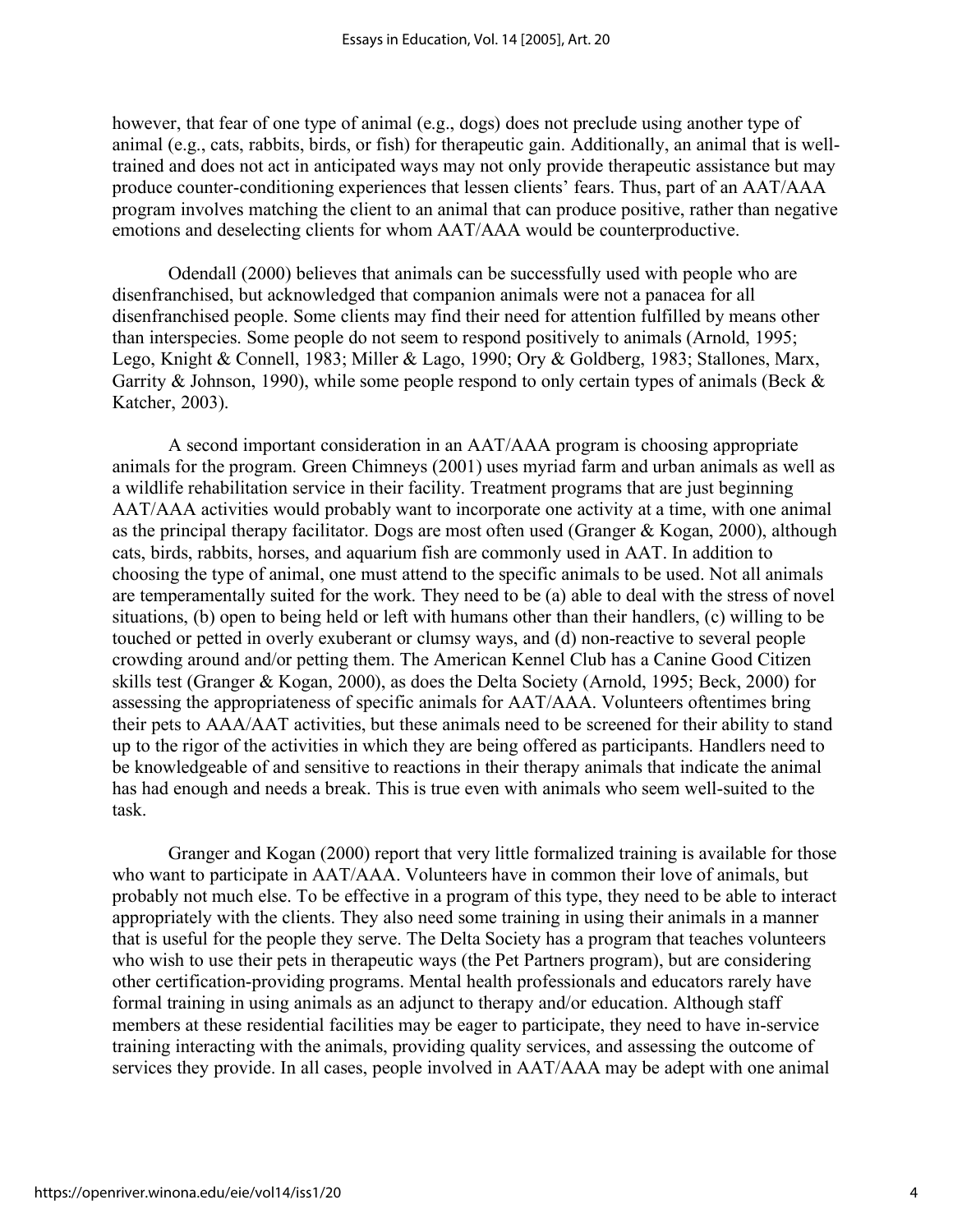or one species of animal, but need support in using another animal or species. Training programs are available in some areas, but may not be more than superficial (Granger & Kogan, 2000).

A final issue is risk management. Zoonotic infections (diseases transmitted from animals to humans) create some risk, although they are not as significant a problem as some might think (Anderson, Reid, & Jennings, 1992; Kale, 1992; "Patient's Best Friend?", 1992; Waltner-Toews & Ellis, 1994). Keeping animals well groomed and under the supervision of a veterinarian who is aware of the animals' duties is important, both for the humans and animals involved in the program. Of greater concern are bites, scratches, or kicks from an animal. By screening the animals before they become a part of the program, training the therapy providers about dealing with potential problems, and monitoring the behavior of clients to prevent abusive or inappropriate behavior toward the animal, the risk is attenuated. Risk management should not only focus on the needs of the clients, but on the needs of the animals as well. Animals should have access to water, regular breaks from the activities, times to sleep, and freedom to engage in activities they enjoy (Granger & Kogan, 2000). David (1998) emphasized the need for planning protocols for handling the animals and preparing for expected (e.g., pet allergies) as well as unexpected events.

#### **Limitations of AAT/AAA programs**

The use of animal-assisted therapy is not without its critics, including Beck and Katcher (1984, 2003). They pointed to the dearth of empirical testing as opposed to the substantial amount of anecdotal information about the value of the human-animal bond (Beck & Katcher, 1984; see also David, 1988; Granger & Kogan, 2000; McCulloch, 1983). Beck and Katcher (1984) complained that very few studies used control groups or looked at the longitudinal effectiveness of including animals in the therapeutic milieu. In their more recent article (Beck & Katcher, 2003), they acknowledged the accumulation of evidence about the significant health benefits of animal contact, both in terms of physical and psychological health (Beck and Katcher, 2003). In both, however, they criticized the dearth of information about the costs involved in animal-assisted therapy. Costs to humans include increased likelihood of getting zoonotic disease (also Arnold, 1995), increased possibility of animal bites, and the financial costs of caring for animals. Costs to the animals include increased stress in the animals, interacting with people who might be abusive or neglectful (also Arnold, 1995; Catanzaro, 2003a) or lack of concern for the animals' welfare after buying them as part of a therapeutic milieu, (also Catanzaro, 2003a). The ramifications of withdrawing an animal from a treatment setting (Beck & Katcher, 2003; David 1988) or having the therapy animal die (Beck & Katcher, 2003) must also be studied. With the growing ability of veterinarians to prolong an animal's life, understanding the dynamics of making decisions to choose various forms of dealing with chronic or severe illness is important (Beck & Katcher, 2003).

Beck and Katcher (2003) found that the criticisms they leveled almost 30 years earlier regarding the psychological benefits of interacting with animals have not been addressed in the literature. They commented that the benefits of being in a setting that involves plants and interacting with animals in ways other than as pets (such as hunting, fishing, or raising animals for production) need to be compared to the traditional methods of AAT. University-based programs that have research, training, and service components exist, but direct service providers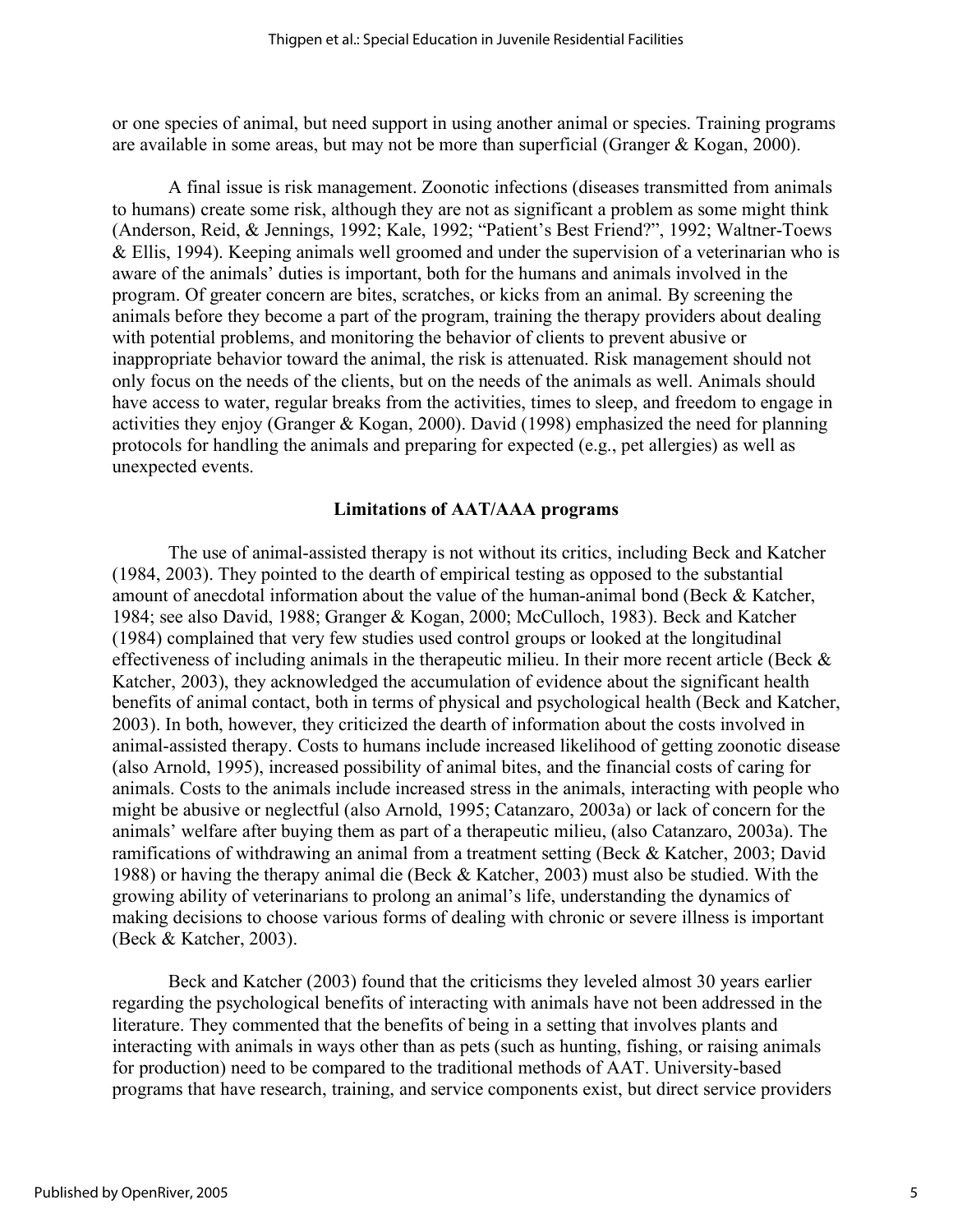are less likely to initiate evaluations to critique the goals, parameters, and protocols needed to develop AAT/AAT as a recognized treatment option (Granger & Kogan, 2000).

#### **Research findings**

In spite of Beck and Katcher's (2003) complaint, the mechanisms that lead to positive interactions between animals and humans have been studied in several contexts. From a physical health perspective, interaction with animals has been shown to lower blood pressure (Grossberg, Alf, & Vormbrock, 1988; Katcher, Beck, & Levine, 1989), decrease physiological stress reactions (Allen, Blascovitch, Tomaka, & Kelsey, 1991), and lower triglyceride levels (Anderson et al., 1992). Friedmann, Katcher, Lynch & Thomas (1980) found that patients recovering from heart problems lived an average of one year longer if they were pet owners.

From a developmental perspective, having pets may contribute to a child's learning responsibility, trust, and compassion (Ascione & Weber, 1996; Levinson, 1970). From an educational perspective animals have been used to improve reading capabilities. Animal contact may favorably influence the development of communication skills (Filiatre, Millot, & Montagner, 1983; Guttman et al., 1983). Stuttering has been known to be absent during verbal communication with inanimate objects or pets (American Psychiatric Association, 2000). The Lincoln Parish Library in Ruston Louisiana initiated a program in which children come to the library and read to dogs, prompted by the belief that dogs are accepting of a child's reading difficulties in ways that other humans are not (V. Ham, personal communication, January 8, 2005). Green Chimneys (2001) described using animals for career development by teaching skills that can be used in a variety of agricultural and pet-related businesses.

From a mental health perspective, research indicates that animals provide social support (McNicholas & Collis, 1995; Odendall, 2000; Serpell, 1996; Siegel, 1990). Service animals (primarily dogs) who have been used by people with disabilities serve as social lubricants. People who might be unwilling to talk to a person in a wheelchair or with another obvious disability will more likely to converse if the disabled person has a service animal (Eddy, Hart, & Boltz, 1988; Mader, Hart, & Bergin, 1989; Hart, 2000a; Hart, 2000b; Hart, Zasloff, & Benfatto, 1995; Messent, 1983). When animals are brought to nursing homes, the patients show improved social interactions (Beyersdorfer & Birkenhauer, 1990; Kongable, Buckwalter, and Stolley, 1989). People who live alone report having a pet compensates for lesser amounts of social contact (Hart, 2000b; Smith, 1983). Francis, Turner, and Johnson (1985) used a pre- post- design and found that elderly women in a home for chronically mentally ill residents improved in nine variables of psychological health as compared to a matched group of elderly women who received visits from the puppy handlers, but without the animals. Arnold (1995) used therapy dogs in treatment of patients who have dissociative disorders. He described positive interactions between patients and therapy dogs used in group and individual therapy and also when the patients brought their own dogs to obedience training sessions.

By taking blood levels in both humans and dogs before and after contact, Odendall (2000) found increased levels of biochemicals associated with social bonding, decreased blood pressure, and decreased levels of biochemicals associated with stress in both species following their interactions. These positive changes were greater when the human was interacting with his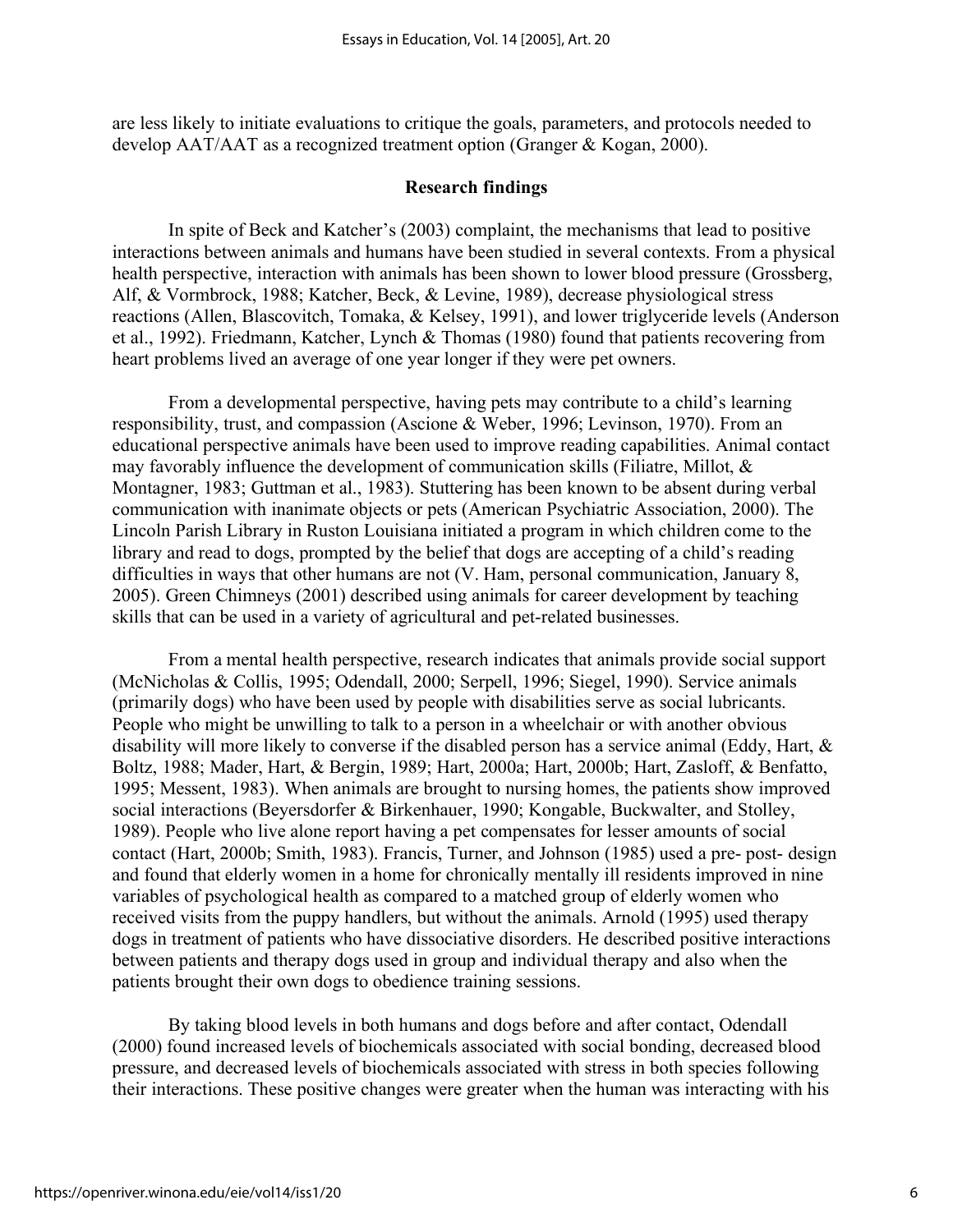or her own dog instead of an unfamiliar dog. The control group engaged in quiet book reading: they also showed indications of relaxation similar to interacting with a dog, except in a few biochemical changes in which the human-dog interaction was more positive. He concluded that setting up situations (e.g., AAT or AAA) that stimulate positive emotions can be useful in the treatment of mental problems in humans while having positive effects for the animal as well. Although the mechanisms of creating the change are not fully known, the use of AAT/AAA has the potential to become a legitimate method of helping those who struggle to have appropriate social interactions.

### **Animals as a means to developing children's intelligence**

Since the publication of Gardner's (1983) book *Frames of mind: The theory of multiple intelligences*, the use of his theory in helping educate children, particularly those who do not respond to the traditional modes of teaching has exploded (Armstrong, 1988). Gardner postulated that there are at least seven types of intelligence; he used findings from the fields of neurology and neuropsychology to support his theory. The intelligences are not used in isolation; however, one can have independent strengths and weaknesses in one or more. He has divided those seven intelligences into three general categories: those that (1) fit into the more time-honored idea of "intellectual ability" are used by mathematicians, writers, and scientists (linguistic and logicalmathematical), (2) often involve the use of bodily movements and are used by dancers, artists, architects, and athletes (musical, bodily-kinesthetic, and spatial), and (3) are used in more people-oriented professions, such as political office, sales, and mental health professions (interpersonal and intrapersonal) (Gardner, 1999). Traditional education methods rely heavily on the use of linguistic and mathematical intelligences, although there are numerous school systems and other entities designed for education (e.g., museums and zoos) that incorporate other intelligences in the learning process (Gardner, 1999).

To be considered an "intelligence" in Gardner's taxonomy, the characteristic must be used to solve problems or create products that are valued in one or more cultures. Additionally, it must involve a cognitive process that requires a person to activate neural pathways that are relatively independent of others. Thus, the ability to play the piano and the ability to sing are not separate "intelligences" because both use similar neural pathways and can be subsumed by the more general "musical intelligence."

Gardner (1999) discussed the correlation between his interpersonal and intrapersonal intelligences and Goldman's (1995) conception of emotional intelligence. Both involve "knowledge of emotions, control of emotions, and sensitivity to one's own or others' emotional states" (Gardner, 1999, p. 69). He differs with Goldman, who sees emotional intelligence as leading to positive behaviors such as empathy and compassion. Gardner believes the intelligences to be value-neutral. In his thinking, strengths with interpersonal and intrapersonal intelligence can lead to people who use their skills is life-affirming ways, such as Mother Teresa, as well as those who use their skills in destructive ways, such as Adolph Hitler. Some children in residential treatment facilities may have strong interpersonal intelligent, but may use it to manipulate others rather than to show empathy. Other children in residential treatment may be lacking in these intelligences. Odendall (2000) speculated that children who did not get their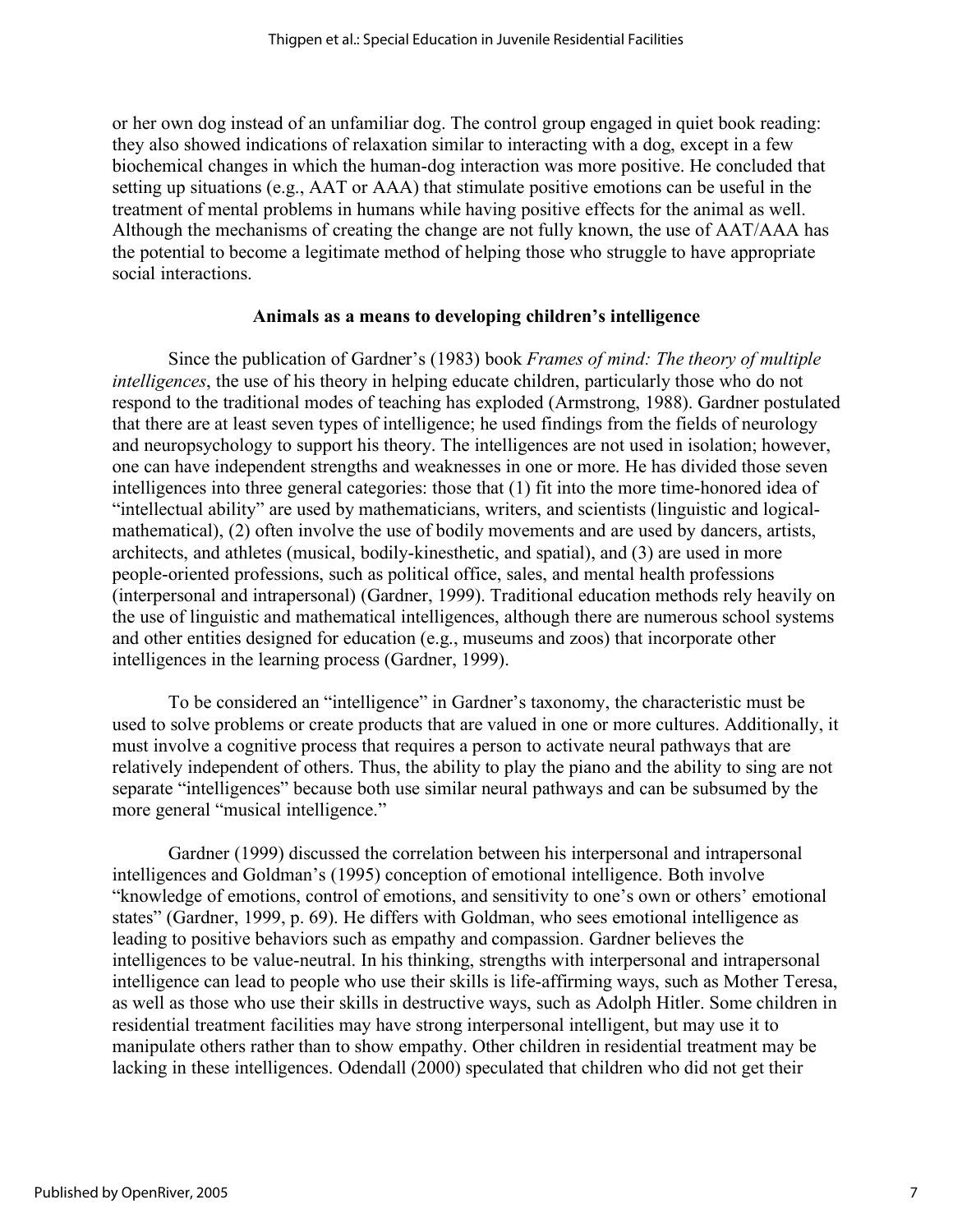"attentionis egens" needs met would be lacking the ability to tap into these emotional intelligences and/or the ability to use them in a positive manner.

Perhaps in interacting with animals, students in residential treatment facilities are not only getting the social benefits, but intellectual ones as well. Because they often have not had or have not availed themselves of learning and improving upon interpersonal and intrapersonal skills with other humans, the animals may become substitute teachers. Although Gardner described interpersonal and intrapersonal intelligences as being honed in relationship with other humans, the use of animals may sharpen those skills in people who have found intra-species interactions aversive (Odendall, 2000).

In a more recent publication, *Intelligence Reframed: Multiple Intelligences for the 21st Century* (1999), Gardner described an eighth intelligence that seems to fit well into his criteria for an independent intelligence: naturalistic intelligence. The naturalist recognizes and classifies the various species of living things other than homo sapiens. The person with this intelligence can appreciate flora and fauna and distinguish those that are valuable from those that are dangerous. This person can recognize new or unfamiliar organisms as akin to other more wellknown organisms. The expert in the field can then develop taxonomies: Carolous Linnaeus and Charles Darwin are two well-known experts with this intelligence. Environmentalists, such as Rachel Carson and John Muir; ornithologists, such as John James Audubon and Roger Tory Peterson; and animal behavior experts, such as Barbara Woodhouse and Monte Roberts, would be exemplars of this intelligence.

AAT/AAA may be unique channels to tap into the naturalistic intelligence of students who have not fared as well in settings that focus on linguistic and logical-mathematical intelligences. By encouraging residents to interact with other species, AAT/AAA may be facilitating the residents' intellectual development by using both naturalistic and perhaps interpersonal intelligences. Thus another mechanism that might explain the positive effects of animals for special education students in residential treatment facilities is that it strengthens the student's use of his or her intelligence in a manner that is different from the traditional classroom (Katcher & Wilkins, 2000).

In addition, the use of multiple intelligences as a theoretical framework, allows students to begin to see themselves as capable learners (Armstrong, 1988). Students in residential facilities need to be able to think of themselves as competent learners and members of the educational/school community (Ager & Cole, 1991). For students with EBD, becoming competent learners of appropriate behavior takes priority. Currently there are numerous education strategies designed to foster theses skills.

#### **Current Educational Strategies**

Students with EBD are guaranteed a free and appropriate education (FAPE) as outlined by an Individualized Education Program (IEP) according to the mandates of the 1997 Individuals with Disabilities Education Act Amendments (Public Law 107-17). Current educational strategies deemed to be appropriate according to research include initiating a behavior management system based on applied behavior analysis. This system, often individually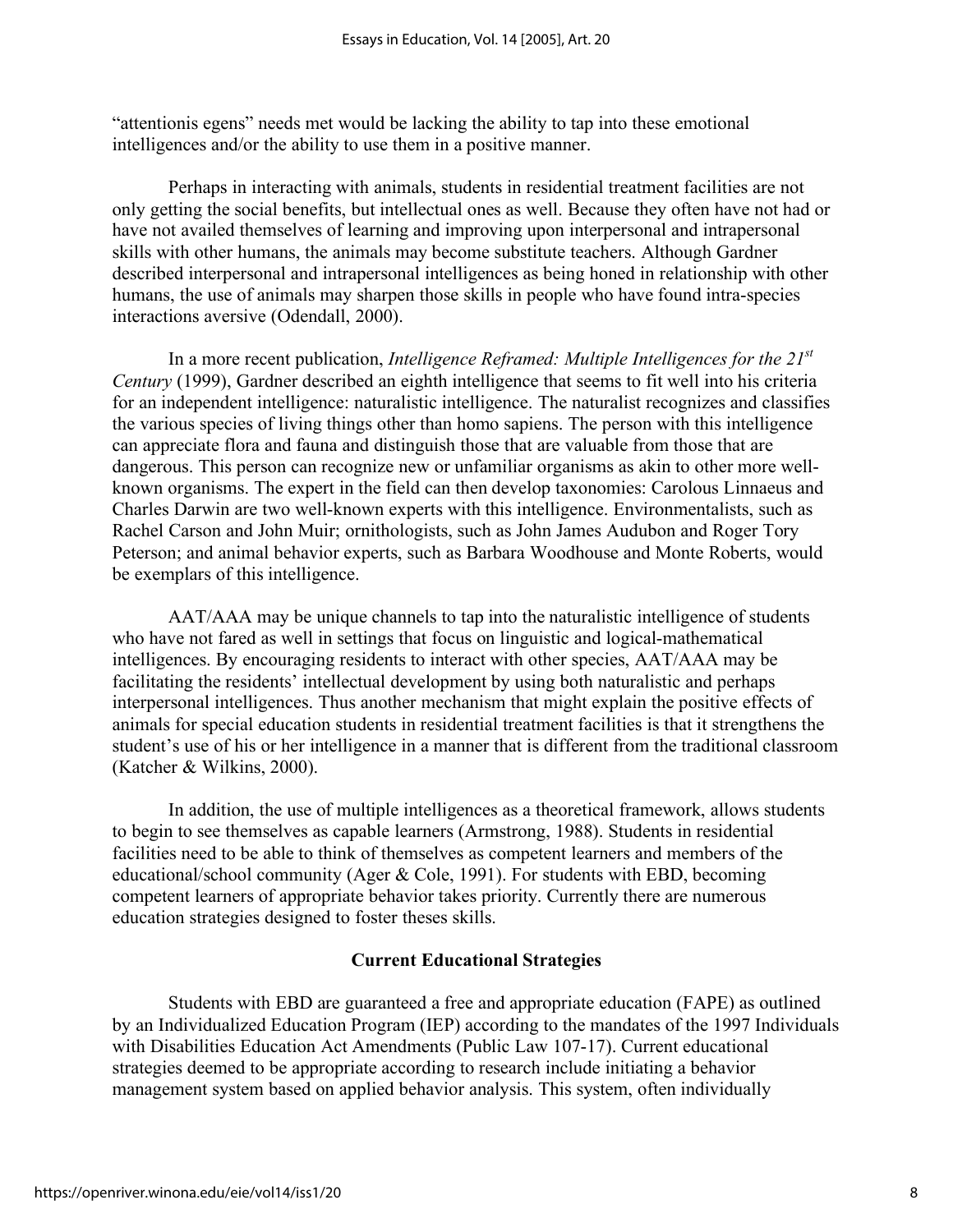administered according to the students' IEP, addresses behavioral change based on a functional assessment. Functional assessment data (i.e. documented antecedents and consequences of challenging behavior) provides insight into why a student engages in maladaptive behavior and gives teachers a baseline from which to build a plan of action. A behavioral intervention plan (BIP) is then designed to address problematic behavior by integrating "strategies" in the educational curriculum to track students' skills that are effective and motivating. Incorporating the use of animals as a strategy may find increased motivation for learning (Rowan & Thayer, 2000).

Current effective research-based strategies include: direct instruction in social skills and stress management techniques (Guetzloe, 2001) as well as cooperative learning and conflict resolution agendas (Prater, Bruhl, and Serna, 1998). In addition to strategies for the student with EBD, research suggests that there are effective behavioral strategies needed by teachers as well. These strategies include: direct and active teaching using manipulatives, expecting good behavior and providing feedback to students about their behavior (Guetzloe,2001). Animals can provide direct and active teaching. Additionally, they give feedback about the student's behavior by the manner in which they react to him or her. A student who is loud or rough may find that the animal with whom he or she is partnered may break away and avoid contact until the student has calmed down. Teachers should also provide structured lessons and consistent routines (Strain & Hemmeter, 1997). The routine of caring for an animal may be an appropriate lesson for the student with EBD.

Although the current educational research includes many valid models for increasing behavioral changes in students with EBD, strategies for generalizing and maintaining new skills across various settings is lacking. Many of the aforementioned strategies may be successful in the short-term, but because secondary teachers in particular are busy professionals focusing on academic content first, behavior change techniques take a back seat. The challenge for teachers is to produce an educational outcome that integrates behavior change and academic content. This challenge is even more critical in a residential setting due to the fact that many of the students will need assistance in changing behaviors and attitudes as will as improving academic skills. Research into the long-term effects of AAT/AAA are needed to find if this is an appropriate method of helping students with EBD.

#### **Innovative Approaches**

The most promising educational approach integrating behavior change and academics is a proactive strategy broadly termed positive behavioral support. Positive behavioral support or PBS is defined as multiple ways to change systems, alter environments, teach skills, and appreciate positive behavior (Ruef, et al. 1998). PBS stresses teaching students to manage their own behaviors by directly teaching a pro-social replacement behavior such as positive self-talk together with a simple self-monitoring checklist. Encouraging students to support one another by use of class- wide peer tutoring for structured practice and review (Good and Brophy, 1990) incorporates academics with social skills training. But, in order to truly benefit from PBS strategies, students with EBD must be able to generalize and maintain positive behavioral skills across a variety of environments. In order to maintain the skills, students need to be able to think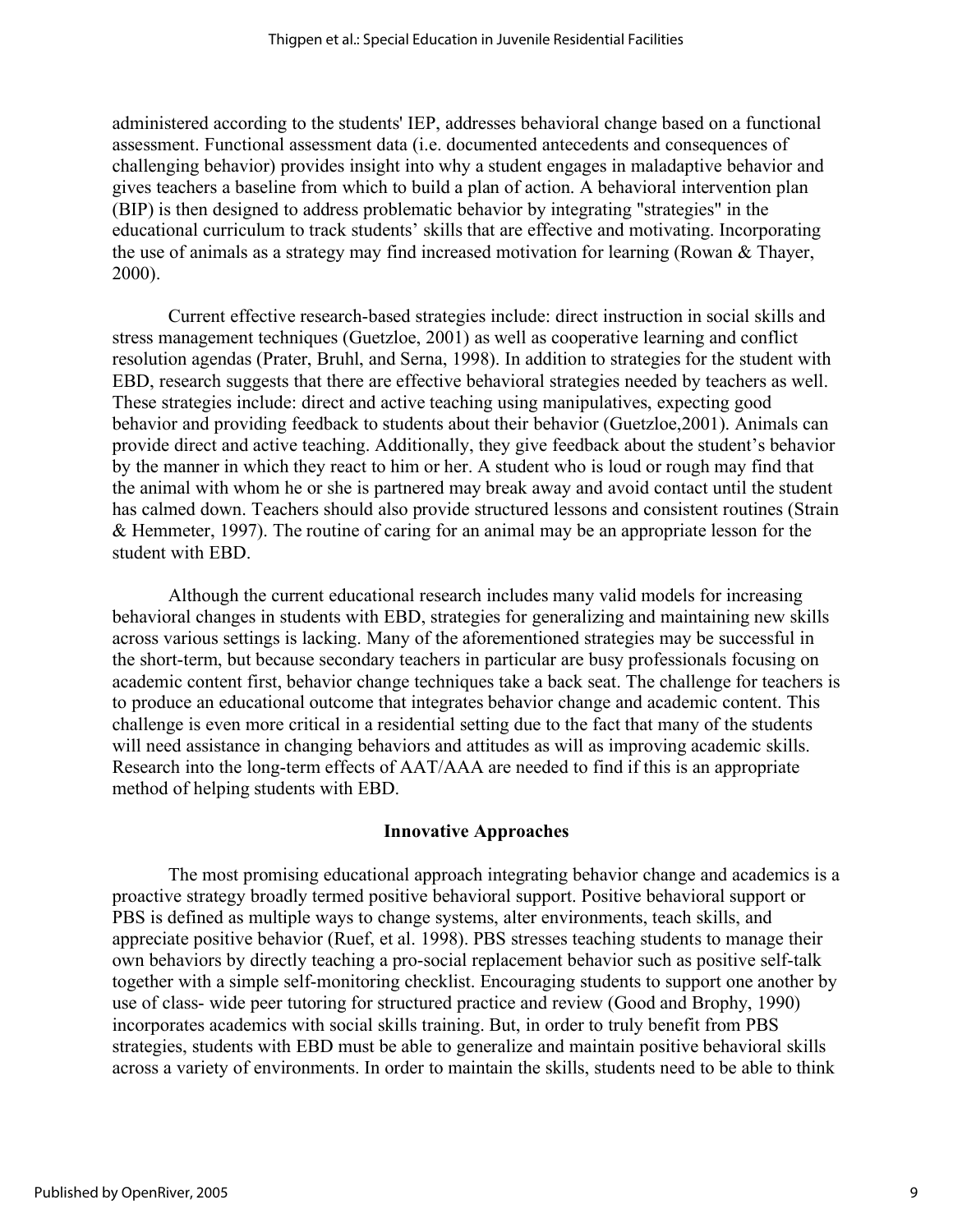of themselves as competent learners (i.e. of behavioral skills) first, and members of educational/residential center community second (Ager& Cole, 1991).

AAT/AAA may be methods by which students in residential treatment facilities may increase their intellectual abilities and be able to think of themselves as competent learners. As such, the educational of AAT/AAA may be added to the other positive effects that the literature in AAT is finding. This program seems to have promise, but research regarding its usefulness is essential.

#### **References**

- Adams, D.L. (1997). Animal-assisted enhancement of speech therapy: A case study. *Anthrozoos*, 10(1), 53-56.
- Ager C. L. & Cole, C. L. (2002). A review of cognitive-behavioral interventions for children and adolescents with behavioral disorder. *Behavioral Disorders*, 16, 276-287.
- Allen, K.M., Blascovitch, J., Tomaka, J., & Kelsey, R. (1991). Presence of human friends and pet dogs as moderators of autonomic responses to stress in women. *Journal of Personality and Social Psychology*, 61, 582-589.
- Anderson, W.P., Reid, C.M., & Jennings, G.L. (1992). Pet ownership and risk factors for cardiovascular disease. *Medical Journal of Australia*, 157, 298-301.
- Armstrong, T. (1988). Learning differences-not disabilities, *Principal*, *68*, 34-36.
- Arnold, J. (1995). The dog and the dissociative patient: Preliminary observations. *Dissociation*, 8, 247-252.
- Ascione, F. & Weber, C.V. (1996). Children's attitudes about the humane treatment of animals and empathy: One-year follow up of a school-based intervention. *Anthrozoos*, 9, 188- 195.
- Bardill, N. & Hutchinson, S. (1997). Animal-assisted therapy with hospitalized adolescents. *Journal of Child & Adolescent Psychiatric Nursing*, 10(1), 17-24.
- Barker, S.B. & Dawson, K.S. (1998). The effects of animal-assisted therapy on Anxiety ratings of Hospitalized psychiatric patients. *Psychiatric Services*, 49(6), 797-801.

Barry, D. (1992) *Dave Barry Does Japan*. New York: Ballantine Books.

Beck, A.M. & Katcher, A.H. (2003). Future directions in human-animal bond research. *American Behavioral Scientist*, 47 (1), 79-93.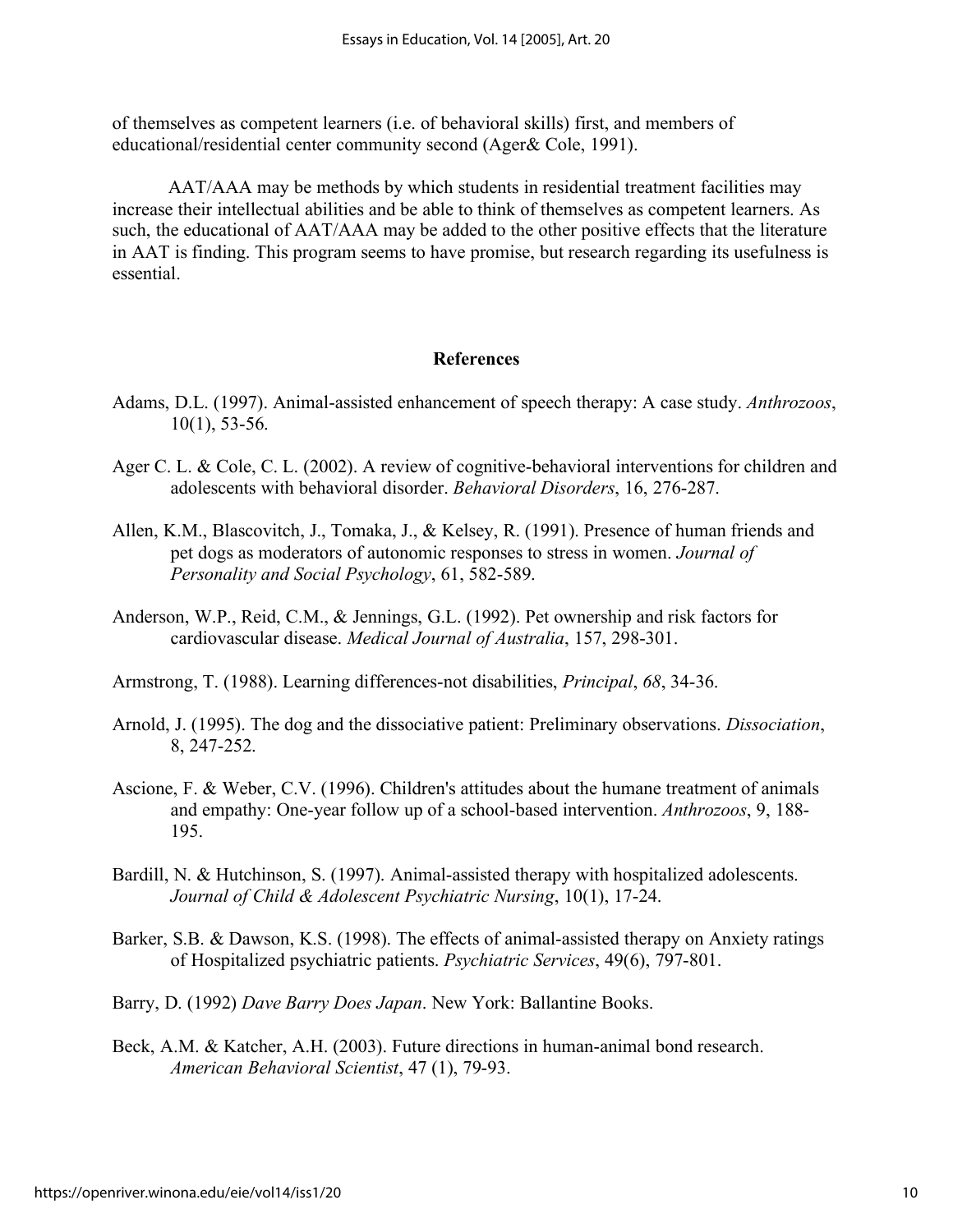- Beck, A & Katcher, A. (1984). A new look at animal-assisted therapy. *Journal of the American Veterinary Medical Association*, 184, 414-421.
- Berk E. & Blower, L. (2005, January). Pet assisted therapy. Retrieved January 11, 2005 from http://www.animal-friends.org/site/petassist.jsp.
- Beyersdorfer, P.S., & Birkenhauer, D.M. (1990). The therapeutic use of pets on an Alzheimer's unit. *American Journal of Alzheimer's Care and Related Disorders and Research*, 5, 13- 17.
- Bustad, L. (1983).Symposium summary. Paper presented at the International Symposium on Human-Pet Relationship, Vienna, Austria.
- Catanzaro, T. E. (2003c). Human-animal bond and primary prevention. *American Behavioral Scientist*, *47*, 52-54.
- Catanzaro, T. E. (2003a). Human-animal bond and secondary prevention. *American Behavioral Scientist*, *47*, 52-54.
- Catanzaro, T. E. (2003b). Human-animal bond and tertiary prevention. *American Behavioral Scientist*, *47*, 52-54.
- David, J. (1988). Animal-facilitated therapy in stress mediation. *Holistic Nursing Practice*, 2, 75- 83.
- Delta Society. (1995). *Delta Society Pet Partners program home study course*. Renton, WA: Delta Society.
- *Diagnostic and Statistical Manual of Mental Disorders, Fourth Edition, Text Revision.* (2000). Washington, DC, American Psychiatric Association.
- Eddy, J., Hart, L.A., & Boltz, R.P. (1988). The effects of service dogs on social acknowledgments of people in wheelchairs. *Journal of Psychology*, 122, 39-45.
- Filiatre, J. C., Millot, J. L., & Montagner, H. (1983). New findings on communication behavior between the young child and his pet dog. In *The human-pet relationship: International*  symposium on the occasion of the 80<sup>th</sup> birthday of Nobel Prize winner Prof. Dr. Konrad *Lorenz*. (pp.50-57). Vienna: IEMT.
- Fine, A. (2000). *Animal-assisted therapy. Theoretical foundations and guidelines for practice.* San Diego, CA, US: Academic Press.
- Francis, G., Turner, J., & Johnson, S. (1985). Domestic animal visitation as therapy with adult home residents. International Journal of Nursing Studies, 22, 3, 201-206.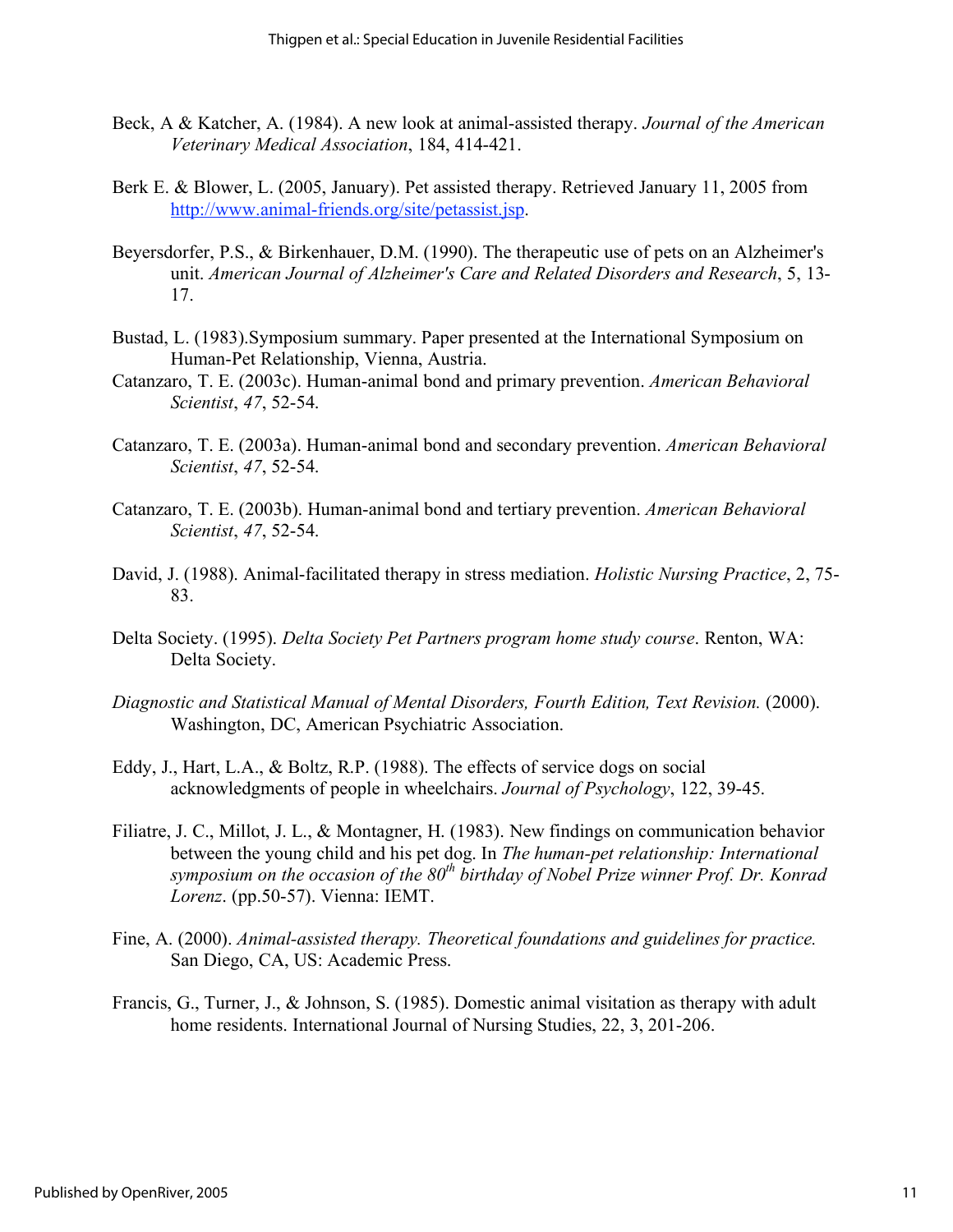- Fredrickson, M., & Howie, A.R. (2000). Methods, standards, guidelines, and considerations in selecting animals for animal-assisted therapy: Part B: Guidelines and standards for animal selection in animal-assisted activity and therapy programs. In *Handbook on animal-assisted therapy: Theoretical foundations and guidelines for practice.* (pp. 99- 114) San Diego, CA, US: Academic Press.
- Friedmann, E., Katcher, A.H., Lynch, J.J., & Thomas, S.S. (1980). Animal companions and oneyear survival of patients after discharge. *Public Health Reports*, 95, 307-312.
- Gardner, H. (1999). *Intelligence reframed. Multiple intelligences for the 21<sup>st</sup> century*. New York: Basic Books.
- Gardner, H. (1983). *Frames of mind. The theory of multiple intelligences*. New York: Basic Books.
- Goldman, D. (1995). *Emotional intelligence*. New York: Bantam Books.
- Gonski, Y. A. (1985). The therapeutic utilization of canines in a child welfare setting. *Child and Adolescent Social Work Journal*, 2, 93-105.
- Granger, B.P. & Kogan, L. (2000). Animal-assisted therapy in specialized settings. In *Handbook on animal-assisted therapy: Theoretical foundations and guidelines for practice.* (pp. 213-236) San Diego, CA, US: Academic Press.
- Green Chimneys Children's Services (2001). A vision realized: The Green Chimneys story. Brewster, NY: Author.
- Grossberg, J.M., Alf, E.f., & Vormbrock, J.K. (1988). Does pet dog presence reduce human cardiovasular responses to stress? *Anthrozoos*, 2, 38-44.
- Guttman, G., Predovic, M., & Zemanek, M. (1983). The influence of pet ownership on nonverbal communication and social competence in children. In *The human-pet relationship: International symposium on the occasion of the 80<sup>th</sup> birthday of Nobel Prize winner Prof. Dr. Konrad Lorenz*. (pp.58-63). Vienna: IEMT.
- Hart, L. A. (2000a). Psychosocial benefits of animal companionship. In A. Fine (Ed.) *Handbook on animal-assisted therapy. Theoretical foundations of and guidelines for practice*. New York: Academic Press.
- Hart, L. A. (2000b). Understanding animal behavior, species, and temperament as applied to interactions with specific populations. In A. Fine (Ed.) *Handbook on animal-assisted therapy. Theoretical foundations of and guidelines for practice.* New York: Academic Press.
- Hart, L.A., Zasloff, R.L., & Benfatto, A.M. (1989). Effectiveness of an animal-assisted therapy program in an inpatient psychiatric unit. *Anthrozoos*, 2, 259-264.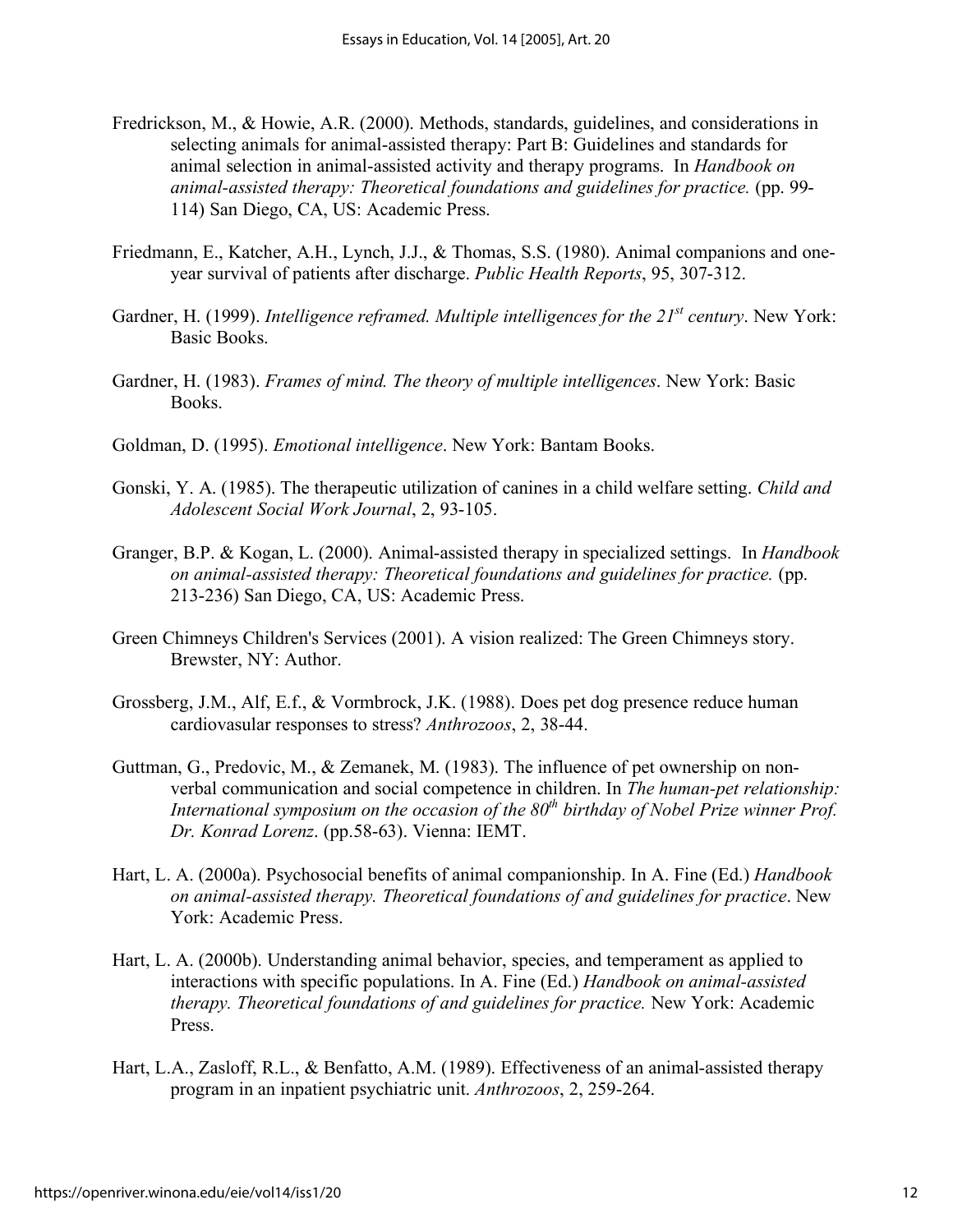Hawley, K. & Cates, M. (1998). Paws for comfort. *Nursing,* 28(2), 57.

- Johnson, R.A. (2003). Human-animal interaction, illness prevention, and wellness promotion. *American Behavioral Scientist*, 47 (1), 5-6.
- Kale, M. (1992). Kids and animals, a comforting hospital combination. *InterActions*, 10, 17-21.
- Katcher, A., Beck, A.M., & Levine, D. (1989). Evaluation of a pet program in prison: The PAL Project at Lorton. *Anthrozoos*, 2, 175-180.
- Katcher, A.H., & Wilkins, G.G. (2000). The centaur's lessons: Therapeutic education through care of animals and nature study. In *Handbook on animal-assisted therapy: Theoretical foundations and guidelines for practice.* (pp. 153-177) San Diego, CA, US: Academic Press.
- Kongable, J.G., Buckwalter, K.C., & Stolley, J.M.(1989.) The effects of pet therapy on the social behavior of institutionalized Alzheimer's clients. Archives of Psychiatric Nursing, 3, 191- 198.
- Lago, D., Connell, C.M., & Knight, B. (1983). A companion animal program. In *Mental Health and Aging: Programs and Evaluations.* Beverly Hills, CA: Sage Publications.
- Law, S. & Scott, S. (1995). Tips for practitioners: Pet care: A vehicle for learning. *Focus on Autistic Behavior*, 10, 17-18.
- Levinson, B.M. (1970). Pets, child development and mental illness. Journal of the American Veterinary Medical Association, 157, 1759-1766.Law, S. & Scott, S. (1995). Tips for practitioners: Pet care: A vehicle for learning. *Focus on Autistic Behavior*, 10, 17-18.
- Limond, J., Bradshaw, J, & Cormack, K. (1997). Behavior of children with learning disabilities interaction with a therapy dog. *Anthrozoos*, 10 (2/3), 84-89.
- Mader, B., Hart, L.A., & Bergin, B. (1989) Social acknowledgments for children with disabilities: Effects of service dogs. *Child development*, 60, 1529-1534.
- Mallon, G.P., Ross, S.B., & Ross, L. (2000). Designing and implementing animal-assisted therapy programs in health and mental health organizations. In *Handbook on animalassisted therapy: Theoretical foundations and guidelines for practice*. (pp. 115-127) San Diego, CA, US: Academic Press.
- McConnell, E.A. (2002). Myths & facts…about animal-assisted therapy. *Nursing*, 32(3), 76.
- McCulloch, M.J. (1986). Animal-facilitated therapy: Overview and future direction. *Phi Kappa Phi Journal,* Winter, 13-24.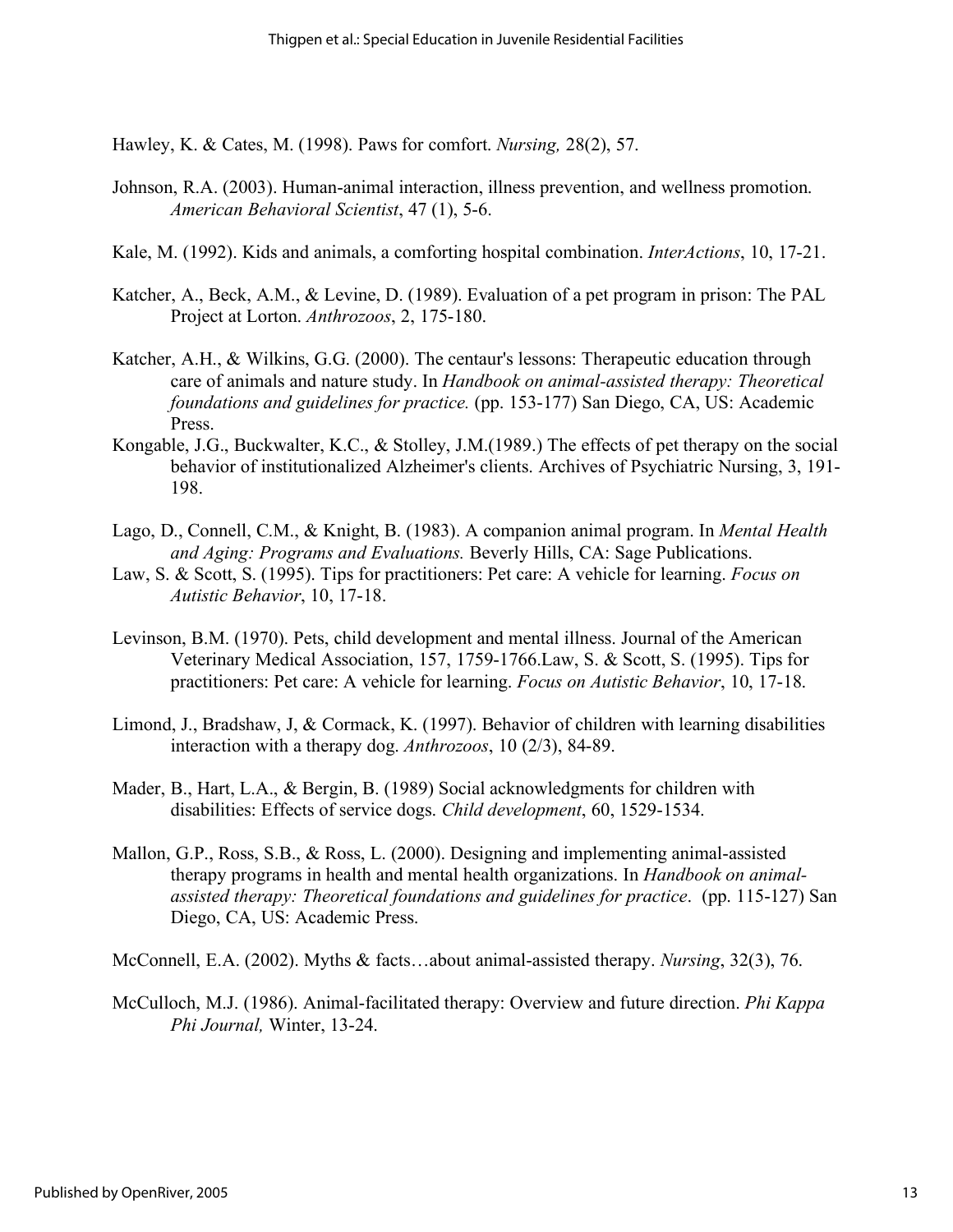- McNicholas, J., & Collis, G.M. (1995). The end of a relationship: Coping with pet loss. In I Robinson (Ed.), *The Waltham book of human-animal interaction: Benefits and responsibilities of pet-ownership* (pp. 127-143). Oxford: Pergamon.
- Messent, P. R. (1983). Social facilitation of contact with other people by pet dogs. In A H. Katcher & A. M. Beck (Eds.) *New perspectives on our lives with companion animals*. (pp. 351-359). Philadelphia: University of Pennsylvania.
- Meyer, H. R. (1997). Barking up the right tree. *Hospitals & Health Networks*, 71, 38-30.
- Miller, M., & Lago, D. (1990). The well-being of older women: The importance of pet and human relations. *Anthrozoos*, 3, 245-252.
- National Center for Education Statistics (2005) *Percentage distribution of disabled person 6 to 21 years old receiving education services for the disabled, by age group and educational environment: United States and outlying areas, 1998-99 and 1999-2000*. Retrieved January 10, 2005, from http://www.nces.ed.gov./edstats/
- Nebbe, L. L. (1991). The human-animal bond and the elementary school counselor. *School Counselor*, 38(5), 362-371.
- Netting, F., Wilson, C, & New, J. (1987). The human-animal bond: Implications for practice. *Social Work*, 32(1), 60-64.
- Odendaal, J.S. (2000). Animal-assisted therapy magic or medicine? *Journal of Psychosomatic Medicine,* 49(4), 275-280.
- Ory, M., & Goldberg, E. (1983). Pet possession and life satisfaction in elderly women. In A. Katcher and A. Beck (Eds.), *New Perspectives on our Lives with Companion Animals* (pp. 303-317). Philadelphia, PA: University of Pennsylvania Press.
- Patients' best friend? Hospital dogs raise spirits, not infection rates. (1992, December) *Hospital Infection Control*, 162-164.
- Ross, S. B. (1992). Building empathy to reduce violence to all living things*. Journal of Society for Companion Animals Studies*, 4, 4-5.
- Rowan, A. N. & Thayer, L. (2000). Forward. In *Handbook on animal-assisted therapy: Theoretical foundations and guidelines for practice*. (pp. xxvii-xliv) San Diego, CA, US: Academic Press.
- Serpell, J. (1991). Beneficial effects of per ownership on some aspects of human health and behavior. *Journal of the Royal Society of Medicine*, 84, 717-720.